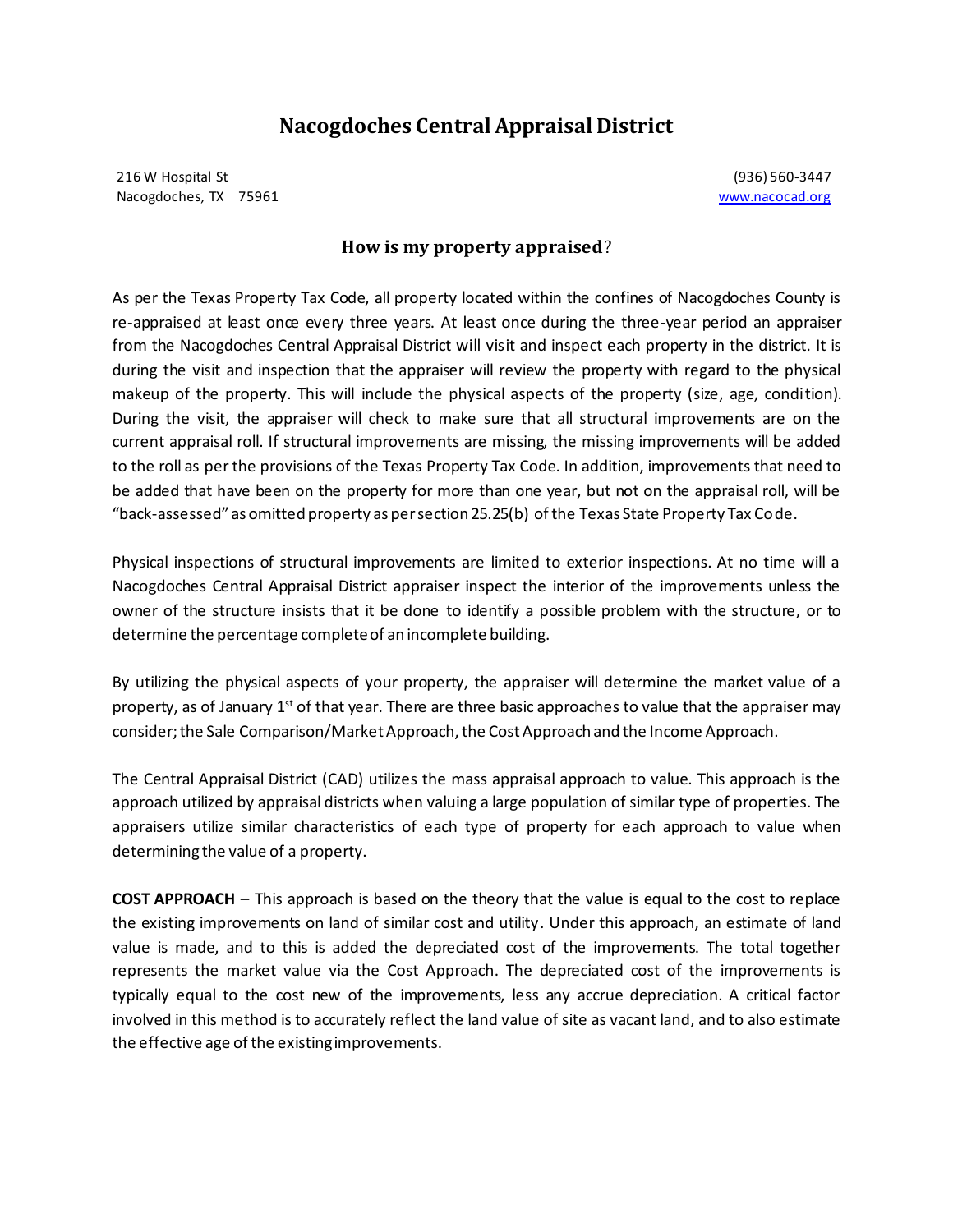**INCOME APPROACH** – This method is preferred when appraising an income-producing property. This approach determines value through analysis of income and expenses to determine market value. Consideration is given for operating expenses, maintenance costs, and the retum (or profit) that could be reasonably expected on the property.

**SALES COMPARISON APPROACH** – In order to determine the value of your property, the appraisal district must first know what properties have sold, and how much they are selling for in today's market. By maintaining a database of real estate transactions; we can arrive at the property value by studying sales of comparable properties.

**MASS APPRAISAL** – There are basically only two kinds of appraisals: fee appraisal and mass appraisal. Both types of appraisals utilize the same basic appraisal principles and theories. A fee appraisal utilizes the three methods discussed above but with only one parcel of property being valued. Mass appraisal values the entire county where market areas, neighborhood, subdivisions, and large groupings of similar properties are appraised at one time by adopted standards.

**How do you appraise oil and gas properties**? Oil and gas properties are a little more complex than real estate. That is why the appraisal district contracts the appraisal of all the oil/gas properties in the county to a well-recognized firm that specializes in the appraisal of oil/gas properties. Pritchard and Abbott, Inc., is located in Henderson, Texas, and may be reached at (903) 657-2555. The appraisal of this type of property deals with the average price of the product for the last year, an economic adjustment by the Texas State Comptroller and the amount of reserves anticipated to be produced over the life of the well. More detailed information on the appraisal of oil and gas properties may be ascertained from Pritchard and Abbott. Inc., at the number above or on their website at pandai.com/rifaq.aspx

**"I am upset with the value my property has been assigned."** If you are unhappy with your value, there is an administrative remedy for you. We would suggest that you first contact the CAD and ask to speak with an appraiser. Discuss your issues the appraiser and see if you qualify for any adjustments, or if you can get all of your questions answered. If you are still not satisfied at this point, you may then file a timely written protest within 30 days of receiving your Notice of Appraised Value. You will be scheduled for a hearing before the Appraisal Review Board (ARB). The ARB is an independent body of taxpayers that are appointed to hear disputes between the CAD and taxpayers. Decisions from the ARB may be appealed to district court for litigation.

**How often can market value change**? Values can change yearly. The CAD maintains sales of similar properties and reviews those sales each year in order to maintain a value that is similar to the most reasonable sales price in the market for those properties. Values typically increase as the market for property increases. However, sometimes values will remain constant over a period of time without any increase. Value changes can be volatile if the market shows accelerated growth and development. Values are only legislated to equal market value and there is no provision for limiting market value increases.